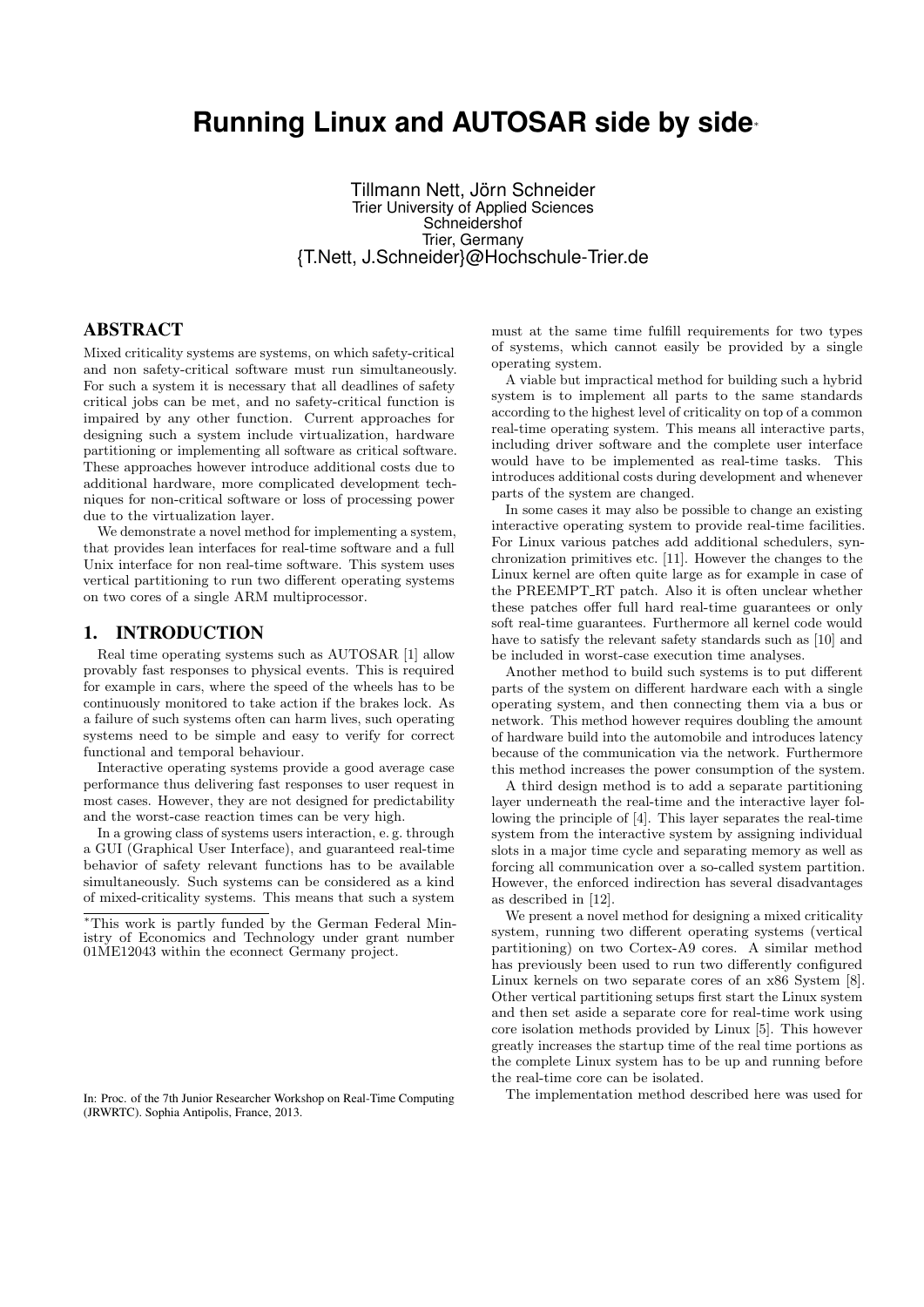implementing an interactive monitoring and control system in electric cars for a field trial on user acceptance of smart grid technology in the project econnect-Trier.

The rest of this paper is organized as follows: Section 2 shortly summarizes the requirements, which governed our design and implementation process. In section 3 we give a detailed overview of the implementation of our prototype, including startup of both operating systems, and the static resource sharing scheme. In section 4 we summarize our work and show how future work can extend our implementation.

## 2. REQUIREMENTS

The main driving force for this research were the conflicting requirements presented in Section 1. However at the same time other non-functional requirements also had to be taken into account. We will now present the detailed requirements and their justifications.

- 1. It shall be possible to derive and prove hard real-time bounds for tasks where needed.
- 2. It shall be possible to implement non real-time or soft real-time parts using operating system abstractions well known by desktop programmers.
- 3. It shall be easily possible to argue and verify that the real-time tasks are not impaired by the non real-time functions.
- 4. It shall be possible to add, change or remove non safetyrelated software without additional analysis or verification of the real-time software.
- 5. It shall be possible to derive a fixed deadline for the boot time, i.e. the real-time parts of the system must be responsive after a fixed time when the system is started.

Requirements 1, 2, 3, and 4 have been justified in Section 1.

Requirement 5 has been defined, as in cyber physical systems often rigorous constraints are imposed considering answer time of systems. For example safety critical systems in cars often have to answer to messages on the CAN-bus within 100ms after system startup. This often requires large optimizations of the boot code when implementing such devices [2]. Our method on the other hand will optimize the response latency after boot by first starting the realtime operating systems and then starting the non real-time operating system on a separate core.

## 3. SYSTEM CONFIGURATION

In a uniform memory architecture two or more separate processor cores operate on the same shared memory. All cores can access the same hardware and can receive the same interrupts. For the mixed-criticality system a OMAP4460 multiprocessor [9] was used, which provides two cortex-a9 cores [6], two cortex-m3 cores as well as other specialized cores. Only the two cortex-a9 cores were used and all other cores were deactivated, to keep the system uniform.

#### 3.1 Startup Sequence

During startup of a OMAP4460 the Cortex-A9 Core0 is initialized first by the ROM code. The ROM code fetches the boot code from non volatile storage and starts executing it. At this point, the system runs in single core mode and can

| Hardware                      | Assigned to              |
|-------------------------------|--------------------------|
| Screen                        | Linux                    |
| Touch-pad                     | Linux                    |
| non-volatile memory (SD-Card) | Linux                    |
| UMTS Module                   | Linux                    |
| USB Subsystem                 | Linux                    |
| L3 OCM_RAM (SRAM)             | AUTOSAR                  |
| GPS-Module                    | <b>AUTOSAR</b>           |
| CAN-Module                    | <b>AUTOSAR</b>           |
| SPI-Interface                 | <b>AUTOSAR</b>           |
| UART-Interface                | AUTOSAR                  |
| L3 and L4 Interconnects       | AUTOSAR/Linux            |
| Main Memory (DRAM)            | AUTOSAR/Linux            |
| Interrupt Distributor         | AUTOSAR/Linux            |
| Interrupt CPU Interfaces      | One per Operating System |
| Hardware Spinlocks            | AUTOSAR/Linux            |
|                               |                          |

Table 1: Hardware distribution among operating Systems

perform initialization steps and load the operating system. At the same time the *Core1* is put into an idle state by the ROM code, from which it can be awakened by the operating system. Once the operating system is ready it can configure the start address of Core1 and send a special signal which awakes the other core. At this point the system runs in dual core mode.

The mixed criticality system uses Das U-Boot [7] as a bootloader to load an AUTOSAR conforming operating system from non-volatile storage. This AUTOSAR image currently also includes a complete linux kernel statically linked in a separate section of the executable. The real-time system used is an open source version of the ArcticCore AUTOSAR implementation [3]. This Version was implemented for a single core machines, hence the second core is not started by default. We added additional startup code which configures and starts the other core. On the second core a short startup routine is used to load the Linux image contained in the AUTOSAR image and transfer control to the Linux image. All startup parameters needed by linux are provided by the core1 startup routine and are written to the correct locations in memory. These parameters also include the maxcpus=1 option, which instructs the Linux kernel to run in single core mode.

Das u-boot currently uses different code, depending on the operating systems to be started. For Linux this code also deactivates all interrupts, flushes caches and turns of caches and the MMU. This code is not performed when starting AUTOSAR from a ELF-image, but is required to later start Linux from within AUTOSAR. To put the system into a state that allows Linux to be booted, a call to this code was manually added to the ELF-startup code of das u-boot. As ArcticCore does not use caches or the MMU, it was not impaired by these configuration changes. Interrupts are later initialized again by code which was added to ArcticCore in a way that interrupt lines could be statically assigned to one of the Operating systems.

## 3.2 Hardware Assignment

To simplify the design of the system and to avoid the need for resource management protocols, which may impair real-time functions, we decided to statically assign most hardware to one of the two operating system. However some Hardware was needed by both operating Systems. For this hardware is is necessary that initializations done by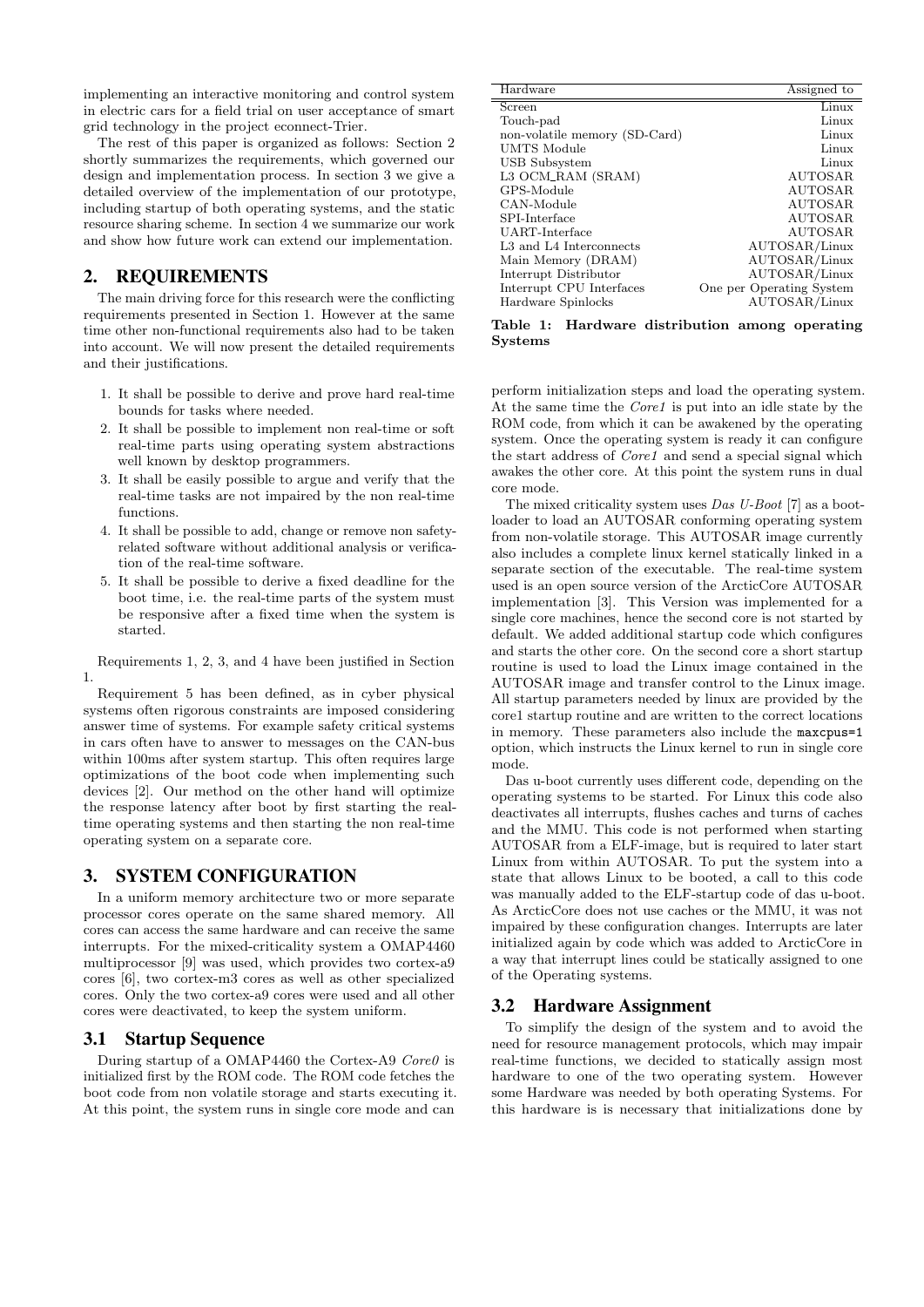



Figure 2: Memory configuration of the final mixed system

AUTOSAR are not be overwritten during booting of Linux. Hence for all shared hardware which is normally initialized by Linux, the initialization routines were deactivated and if necessary the initialization was performed during startup of AUTOSAR. One exception to this rule was the main memory. Main memory is initialized even prior to the start of the OS in das u-boot, hence this initialization could be kept in place. However to ensure that the address space reserved for AUTOSAR would not be used by Linux, we manually deactivated this address space in the Linux kernel using the mem= boot parameters. Like all other boot parameters, these were dynamically written by the Core1 startup code within AUTOSAR, based on the actual address space used by AUTOSAR.

To ensure timing correctness for memory access the MMU was disabled on the core running AUTOSAR. For OMAP4460 SOCs disabling the MMU also disables all caches for memory used by that core. To provide the real time parts with a fast memory the L3 OCM RAM (SRAM) was used for data parts of the system. The L3 and L4 Interconnects used for communication between subsystems as well as memory of the OMAP4460 was shared between subsystems. A closer analysis of the arbitration strategies for the Interconnects to ensure that all deadlines can be met is still required.

## 3.3 Interrupt Distribution

Both Cortex-A9 Cores in the OMAP4460 share a single generic interrupt controller (GIC) [1]. This GIC is responsible for global masking of specific interrupts and distributing interrupts to the cores. The GIC is divided into a global distributor and one CPU-interface per core. The distributor can distribute interrupts to one or more CPU-interfaces which then signal the interrupt to the CPU. Interrupts can then

be masked in the CPU-interface by setting a flag, as well as in the distributor by setting an empty target list.

Neither the application context of the described system, nor the chosen assignment of hardware resources require to signal interrupts to more than one core. At startup all interrupts are configured by AUTOSAR with an empty target list. The target is then set to the appropriate core when activating the interrupt in AUTOSAR or Linux. Reconfiguration of the target within the distributor requires setting a single bit in a memory mapped register. As other bits in the same register may be owned by another operating system, a lock had to be added around any configuration code. For this Lock one of the hardware spinlocks provided by the OMAP4460 SOC was used. Hardware spinlocks use memory mapped registers for operation, hence providing a fast way for synchronization between cores. This lock is only taken during short sections within the Linux kernel. Before requesting this lock we disable preemption in Linux. Because preemption is disabled, only a single kernel-thread can wait for the lock at any time. This means, the time that any AUTOSAR task must wait for the lock is bounded and a worst-case execution time analysis for AUTOSAR tasks remains possible, by taking this additional lock contention time into account. In case Linux is run on multiple cores however the lock could be requested by multiple kernel threads simultaneously. In this case it is possible for one of the threads to steal the lock from the waiting AUTOSAR task and the locking time becomes unbound. In this case a different synchronization primitive is necessary to ensure bounded execution times within AUTOSAR. For example a mixed-criticality lock [12] could be used. Within AUTOSAR all interrupts are configured during startup of the system, so that lock contention times only influence the startup and schedulability is not impacted by the lock.

## 3.4 Communication

To share data between AUTOSAR and Linux we added real-time communication facilities. For stream transmissions a non-blocking ring buffer implementation is used. Multiple ring buffers are provided for multiple data streams. Using these ring-buffers AUTOSAR tasks can send data packets to Linux, which are then received in a kernel thread. Multiple tasks sending data simultaneously through the same ring buffer must be synchronized with each other. For this the real-time resource sharing mechanisms within AUTOSAR are used.

For communication from Linux to AUTOSAR only the transmission of single word signals was needed. Hence these words were reserved within a shared memory space. These memory words are written in Linux using an atomic store operation and read within AUTOSAR using an atomic read